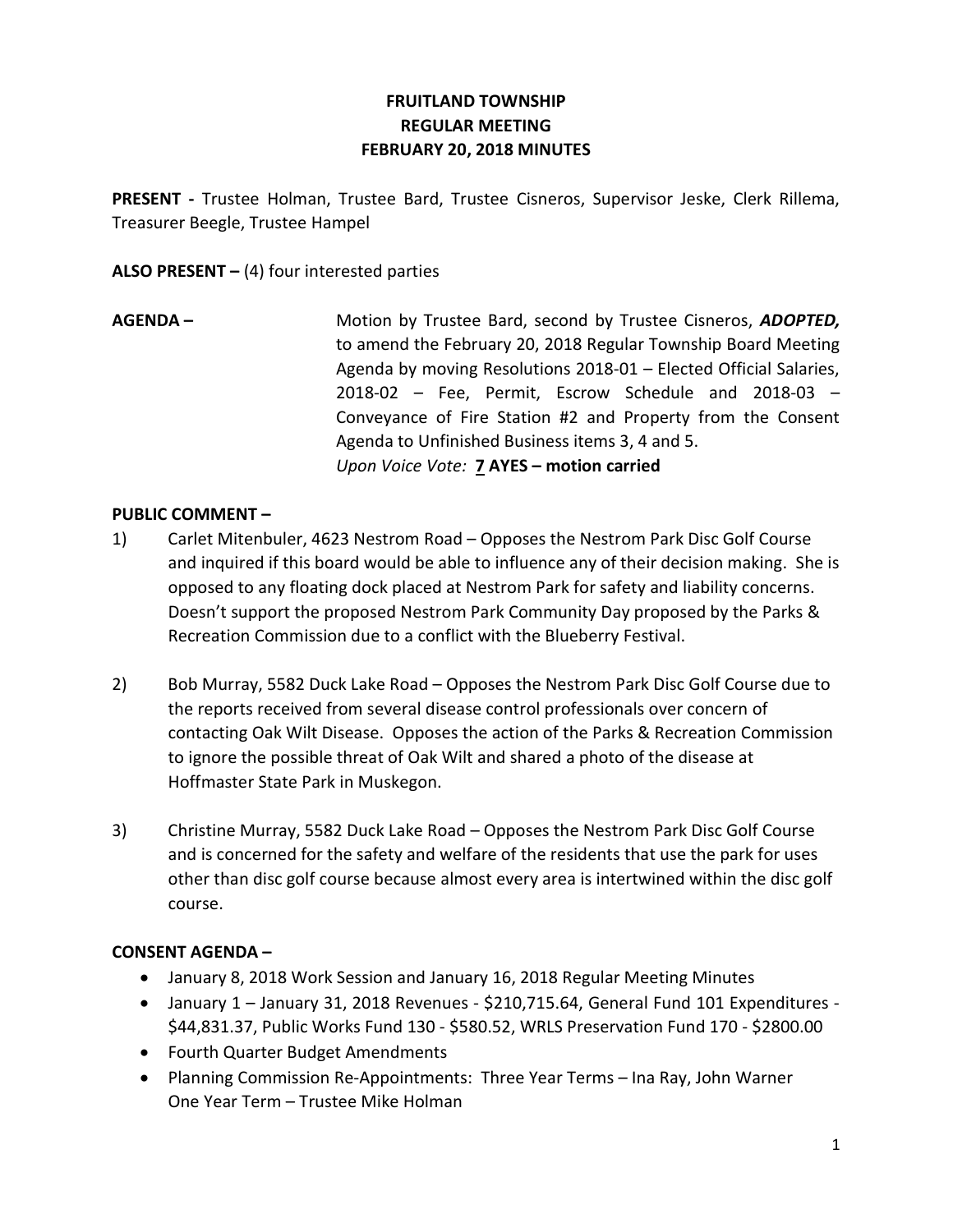FRUITLAND TOWNSHIP FEBRUARY 20, 2018 REGULAR MEETING MINUTES

 Zoning Board of Appeals Re-Appointments: Three Year Terms – Cindy Campeau, John Ruck, Judy Marcinkowski

> Motion by Trustee Holman , second by Trustee Cisneros, ADOPTED, to approve the Consent Agenda as amended. Roll Call Vote: Trustee Holman AYE, Trustee Cisneros AYE, Trustee Bard AYE, Clerk Rillema AYE, Treasurer Beegle AYE, Trustee Hampel AYE, Supervisor Jeske AYE - motion carried

### UNFINISHED BUSINESS –

1) Water Policy Board Appeal – Rose & Rose Attorney's Fee - \$319.42

 Motion by Trustee Hampel , second by Trustee Holman , ADOPTED, to approve the payment of \$319.42 for Fruitland Township's share of the Attorney's Fees toward the Water Policy Appeal. Roll Call Vote: Trustee Hampel AYE, Trustee Holman AYE, Trustee Bard AYE, Treasurer Beegle AYE, Trustee Cisneros AYE, Clerk Rillema AYE, Supervisor Jeske AYE – motion carried

2) White Lake Fire Station #2 – Cistern Repair - \$400.00

Motion by Trustee Holman, second by Trustee Bard, ADOPTED, to accept the quote from Gonyon's Well Drilling to repair the Cistern at the White Lake Fire Authority Station #2 in the amount of \$400.00.

Roll Call Vote: Trustee Holman AYE, Trustee Bard AYE, Treasurer Beegle AYE, Trustee Hampel AYE, Trustee Cisneros AYE, Clerk Rillema AYE, Supervisor Jeske AYE – motion carried

- 3) Tractor Discussion Lease vs Purchase The Board agreed that the lease would be the best route at this point but tasked Supervisor Jeske to inquire about maintenance requirements and Dept. of Transportation hauling/tie down guidelines before the next work session.
- 4) Resolution 2018-01 Elected Official Salaries

 Motion by Treasurer Beegle, second by Trustee Hampel to approve Resolution 2018-01 - Salaries of elected officials for Fruitland Township for fiscal year 2018 – 2019. Roll Call Vote: Trustee Bard NAY, Trustee Holman NAY, Trustee Cisneros NAY, Trustee Hampel NAY, Clerk Rillema AYE, Treasurer Beegle AYE, Supervisor Jeske AYE – motion failed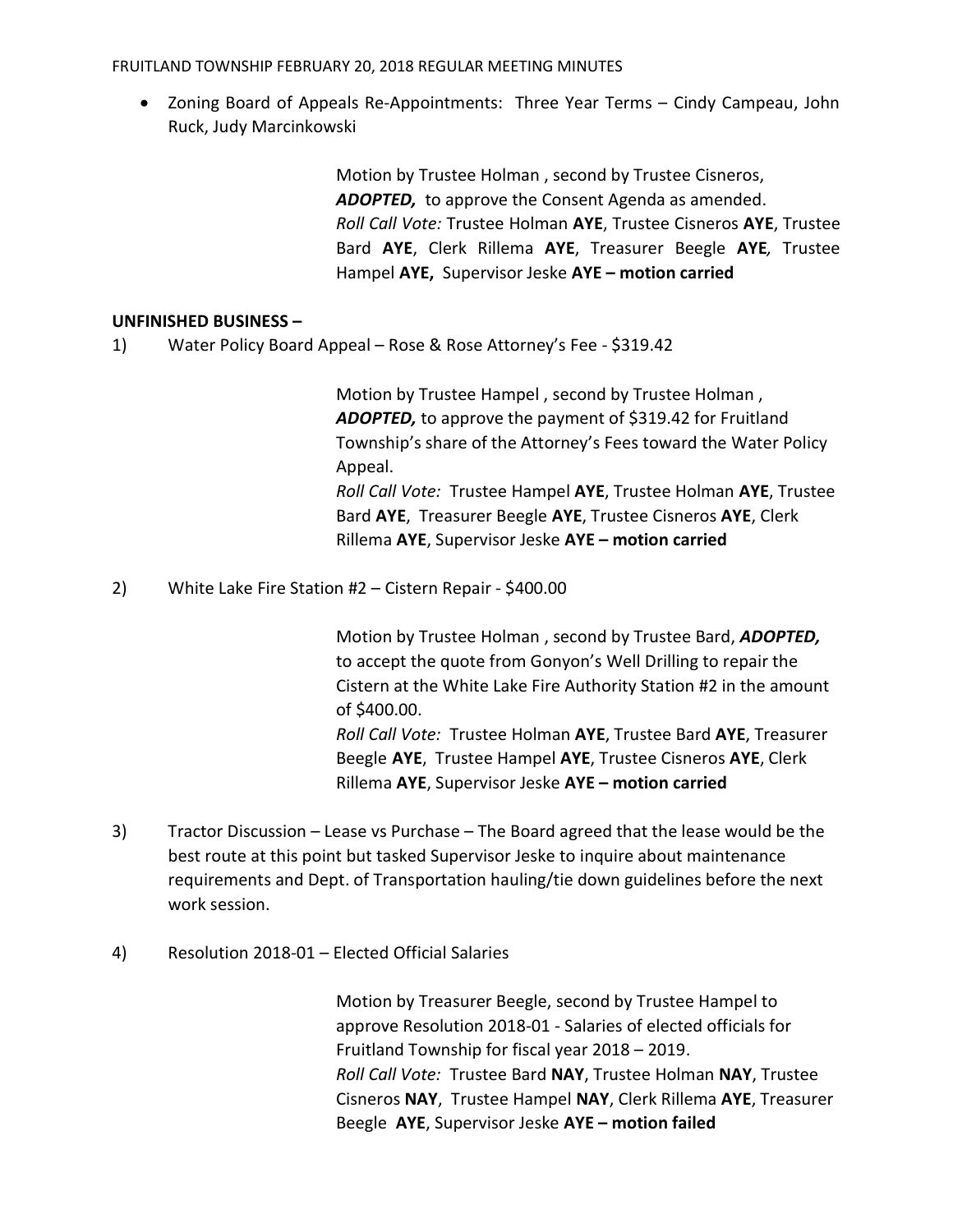Resolution 2018-01(a) – Elected Official Salaries

 Motion by Trustee Bard, second by Trustee Holman, ADOPTED, Resolution 2018-01(a) to approve Salaries of elected officials for Fruitland Township for fiscal year 2018 – 2019 with no raises. Roll Call Vote: Trustee Bard AYE, Trustee Holman AYE, Trustee Cisneros AYE, Trustee Hampel AYE, Clerk Rillema NAY, Treasurer Beegle NAY, Supervisor Jeske NAY – motion carried

5) Resolution 2018-02 – Fee, Permit, Escrow Schedule

Motion by Clerk Rillema, second by Treasurer Beegle, ADOPTED, to approve Resolution 2018-02 - Fee, Permit, Escrow Schedule effective April 1, 2018.

 Roll Call Vote: Clerk Rillema AYE, Treasurer Beegle AYE, Trustee Hampel AYE, Trustee Holman NAY, Trustee Bard NAY, Trustee Cisneros AYE, Supervisor Jeske AYE – motion carried

6) Resolution 2018-03 – Conveyance of Fire Station #2 and Property

 Motion by Clerk Rillema, second by Trustee Bard, ADOPTED, to approve Resolution 2018-03 – Conveyance of Fire Station #2 and Property. Roll Call Vote: Clerk Rillema AYE, Trustee Bard AYE, Treasurer

 Beegle AYE, Trustee Hampel AYE, Trustee Holman AYE, Trustee Cisneros AYE, Supervisor Jeske AYE – motion carried

### NEW BUSINESS –

1) Township Hall Roof Bids –

 Motion by Trustee Bard, second by Trustee Holman, FAILED, to accept the bid from Fredricks Company, Inc. to replace the Township Hall roof in the amount of \$24,475.00. Roll Call Vote: Trustee Bard AYE, Trustee Holman AYE, Treasurer Beegle NAY, Trustee Hampel NAY, Trustee Cisneros NAY, Clerk Rillema NAY, Supervisor Jeske NAY – motion failed

 Motion by Trustee Cisneros, second by Trustee Holman, ADOPTED, to accept the bid from Chad Workman to replace the Township Hall roof in the amount of \$22,150.00.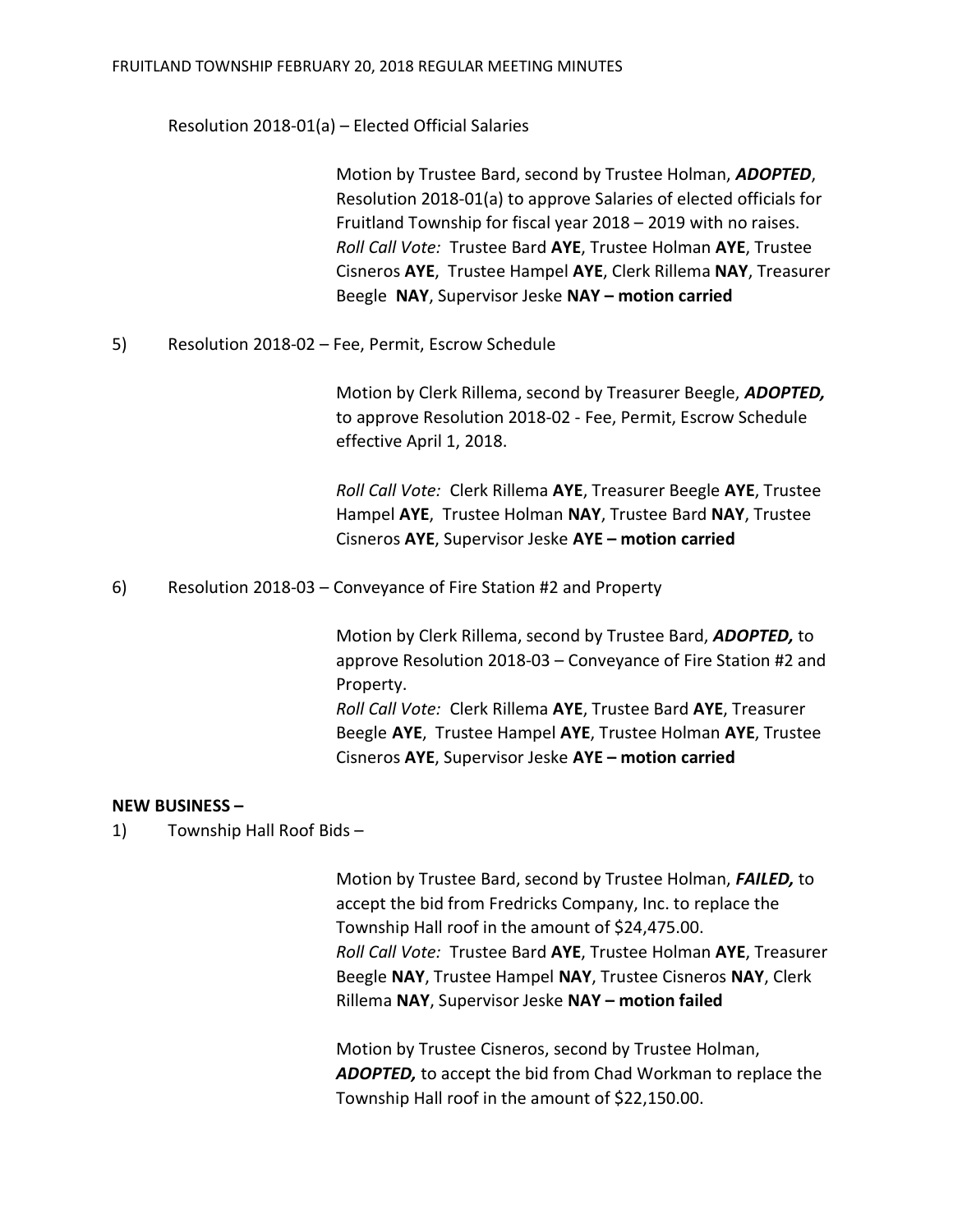#### FRUITLAND TOWNSHIP FEBRUARY 20, 2018 REGULAR MEETING MINUTES

 Roll Call Vote: Trustee Cisneros AYE, Clerk Rillema AYE, Trustee Bard AYE, Treasurer Beegle AYE, Trustee Holman AYE, Trustee Hampel AYE, Supervisor Jeske AYE – motion carried

2) Muskegon County Road Commission FY 2018-2019 Road Project Contracts –

Motion by Clerk Rillema, second by Trustee Holman, ADOPTED, to approve the FY 2018-2019 Muskegon County Road Commission Road Improvement Contracts in the amount of \$208,457.00 and authorize the Supervisor and Clerk to sign the contracts on behalf of the Township.

 Roll Call Vote: Clerk Rillema AYE, Trustee Holman AYE, Trustee Hampel AYE, Trustee Bard NAY, Treasurer Beegle NAY, Trustee Cisneros NAY, Supervisor Jeske AYE – motion carrried

### PUBLIC COMMENT –

- 1) Carlet Mitenbuler, 4623 Nestrom Road Inquired if training of employees would be necessary for the use of the proposed tractor and didn't remember talk of the road projects at the work session.
- 2) Bob Murray, 5582 Duck Lake Road Expressed concern with lack of permit closeouts as mentioned by Trustee Bard and made comment to the Nestrom Park Stairway not meeting code.

ANNOUNCEMENTS/COMMUNICATIONS – Trustee Bard went on record by stating a prepared statement opposed to the Nestrom Park Disc Golf Course. Trustee Hampel stated that she attends the Parks & Recreation Commission meetings and is continuing to pressure them to find resolve with the disc golf course. Treasurer Beegle stated that tax collection is over but residents can continue to pay taxes with penalty at the township hall until March 1, 2018. She also stated that the lien placed on 4790 Bard Road has been paid in full and the lien has been discharged. Trustee Bard also stated that the property at 3780 W. McMillan is continuing to get cleaned up. Supervisor Jeske stated that Ordinance Enforcer Holtz is in constant contact with the family. Trustee Cisneros does not support the Nestrom Park Community Day proposed by the Parks & Recreation Commission in their proposed budget nor the talks of a floating dock here at Nestrom Park for safety purposes.

## ADJOURNMENT –

Motion by Trustee Bard, second by Treasurer Beegle, ADOPTED, to adjourn the February 20, 2018 Regular Meeting of the Township of Fruitland at 6:18 PM.

Upon Voice Vote: 7 AYES – motion carried

Respectfully Submitted,